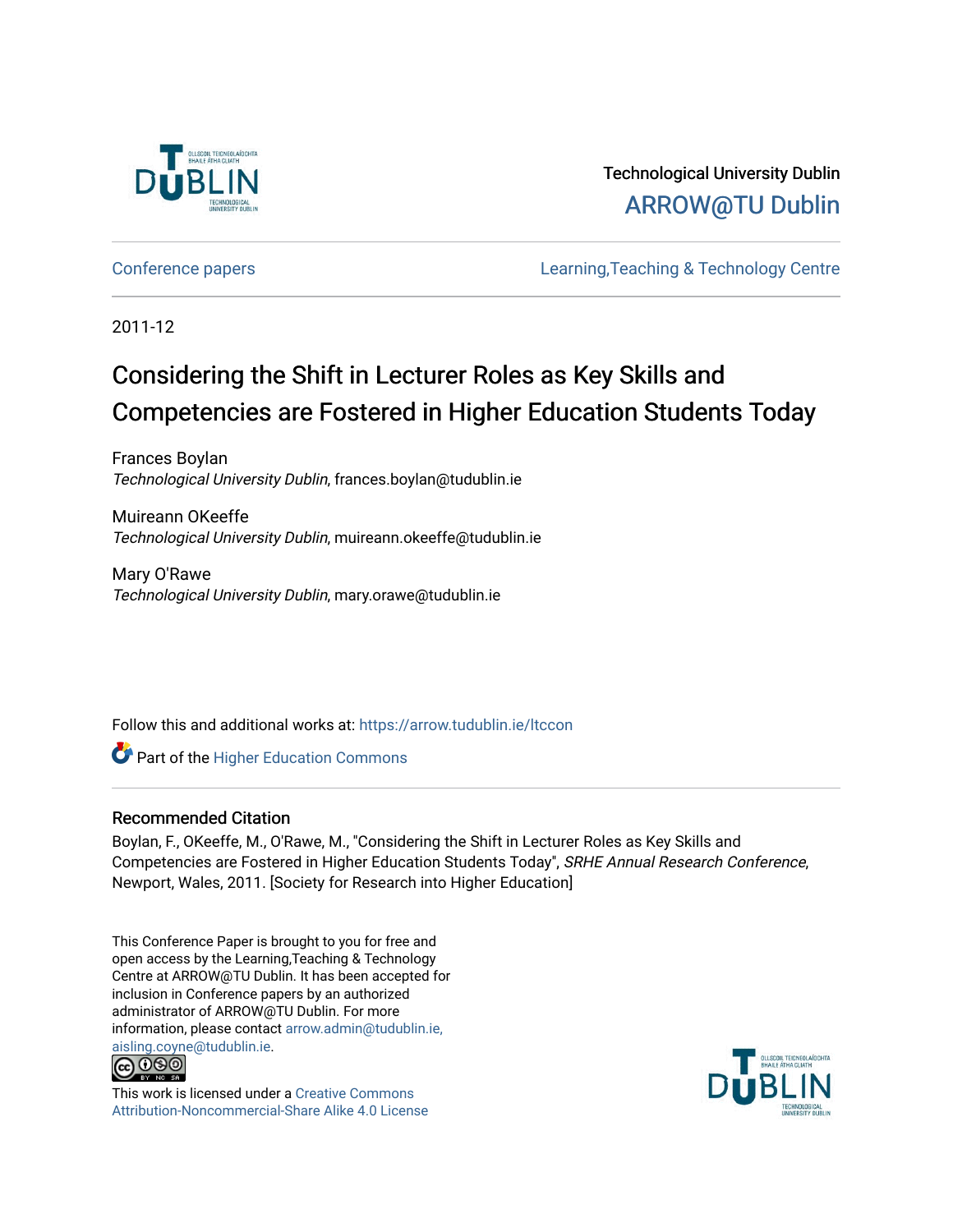**Considering the shift in lecturer roles as key skills and competencies are fostered in higher education students today.**

### **Authors: Frances Boylan, Muireann O'Keeffe, Mary O'Rawe**

## **Dublin Institute of Technology**

## **Abstract**

The need to develop the skills in students for smooth progression from higher education into employment are even more important in today"s economic climate. Students need to be increasingly adaptable and entrepreneurial in their ability to locate and create employment opportunities. Consequently, efforts are afoot throughout the higher education sector to develop measures to "broaden the curriculum" addressing the holistic development of the student. In an attempt to prepare these students to manage their work and learning throughout all stages of their lives, lecturers now recognise the importance of fostering key skills and competencies. However, supporting and implementing these measures necessitates a shift in the academic and professional role of lecturers. This paper considers this shift in roles, illustrated through an institutional initiative "Get Smart!", designed to develop personal and professional key skills, and close the loop between students perception of the fit between self, programme and career.

#### **Key words:** Key skills, role identity, broaden the curriculum

For many years now the main role of the lecturer was perceived as being concerned primarily with the transmission of knowledge and skills so that their students could perform successfully in set examinations (Owen, 1979). However, recent economic and social developments have instigated a wave of changes to the traditional learning and teaching environment within which lecturers operate, forcing a redefinition of their role to meet all new associated demands. As governments have become more concerned with strengthening their economies so as to compete in global and international markets, they have recognised the role a high quality higher education (HE) sector can play (Harris, 2005). Consequently, in many countries including Ireland, a flurry of policies, reports, and legislation has ensued, supporting the popular idea that economic prosperity and success can be enhanced through investment in better education and training (Ashton & Green, 1997; Wolf, 2004; Feinstein et al*.* 2004). "Broadening the curriculum", "widening participation", "technology-enhanced learning', and supporting 'student mobility' are all issues now facing current day lecturers. Furthermore, the move towards mass higher education and an economy and society based on knowledge, coupled with a rather crippling economic recession, have meant a huge change in both the nature of the student body entering HE, and in what they now need from their education at that level. Irish HE institutions currently cater for students from very different socio-economic backgrounds than previously, who also speak different languages, and who have varying degrees of academic preparedness (Hicks et al, 2001; CHIU, 2003). In turn, this has put additional pressures on HE institutions and their lecturers to develop new modes of knowledge production, and improve the quality of the services provided, so as to help such students develop the kinds of key skills they need to progress smoothly from HE to gainful employment.

The importance of developing a strong set of key skills, or "skills, understandings and personal attributes" that make graduates more likely to gain employment and be successful in their chosen occupations, benefitting themselves, the community and the economy, has been highlighted (Knight & Yorke, 2003). In a major review of education Dearing (1997)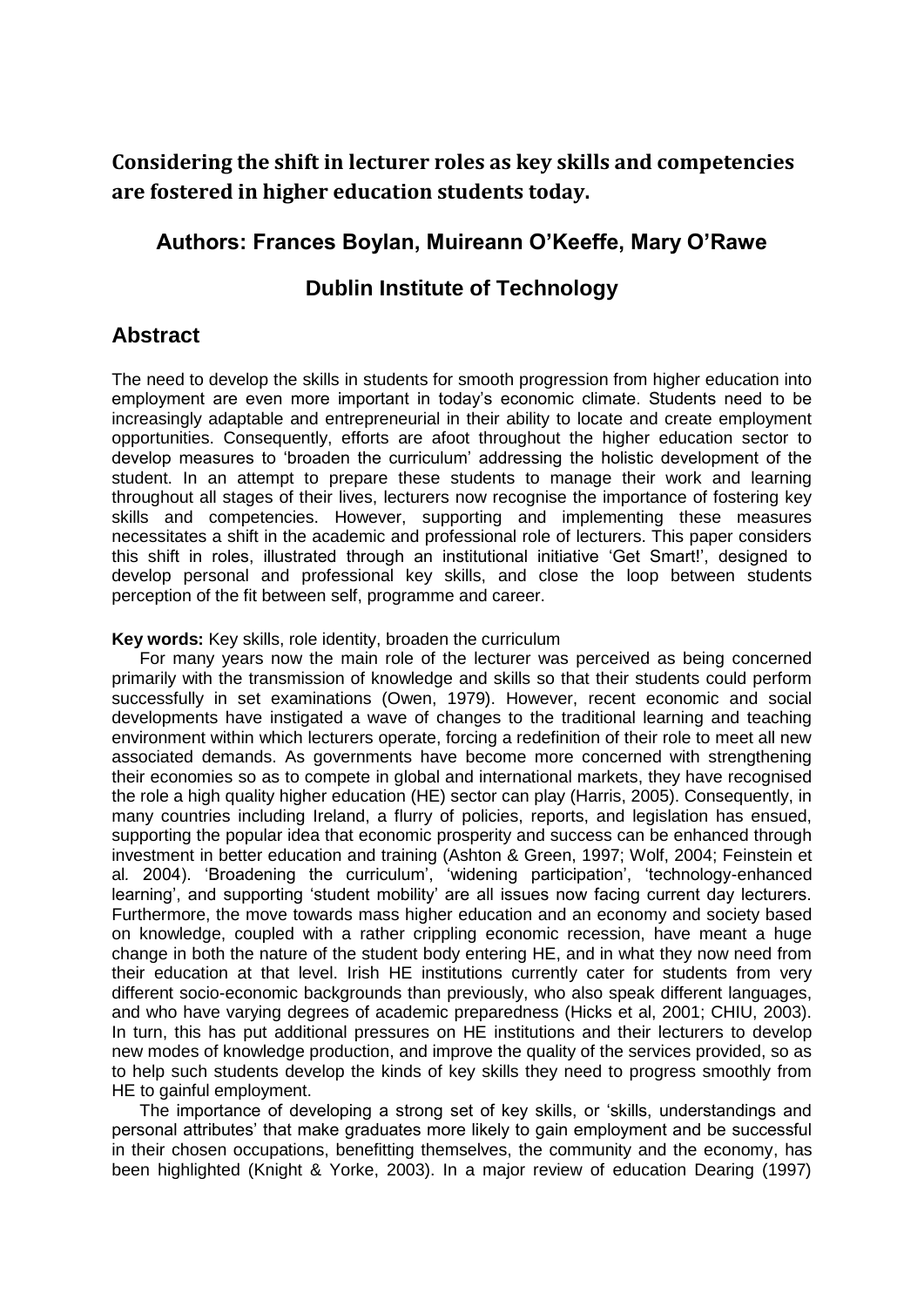described key skills as the key to the future success of graduates in what they intend to do in later life. While there is no consensus on a list of essential key skills, generally they include communication, numeracy, team-working, independent thinking, problem solving, and leadership (Dearing, 1997; Fallows et al, 1995). These skills have been described as the abilities or transferable skills that enable success in the workplace, in education, in lifelong learning and in personal life. Resultantly, the development of key skills in students in higher education is seen as hugely important, especially given the current economic climate characterised by high levels of unemployment, and initiatives to broaden the curriculum and foster key skills and competencies have increased right across the HE sector.

The Dublin Institute of Technology (DIT), Ireland, responded to the demands to develop key skills in graduates by implementing the *Get Smart!* initiative and aimed it at first year undergraduate students. *Get Smart!* is an innovative programme, developed through a bottom-up approach within the School of Hospitality Management and Tourism, that integrates and embeds learning strategies, study skills, and professional and personal development skills into all modules of the first year curriculum. The project included not only lecturers, but also information literacy professionals and career development professionals committed to the innovation. It was designed in such a way as to give students greater ownership of their employability skills, and the confidence to cope with change over their lifetimes. A four hour workshop was also included as part of the programme to encourage self-reflection amongst the students, and to expose them to a range of themes around the area of personal development. Comments made by students about that workshop included "It was brill", "It was fab", "inspiring" and "very impressive". Furthermore, as students" profiles, expectations and willingness to engage are very different to that of a decade ago (Cloete et al, 2009), social media tools such as Facebook™ and Twitter® were utilised to connect, engage, and communicate with the students and to distribute information regularly about project events.

Supporting and implementing new initiatives and engaging in new information and communication technologies, however, necessitates an inevitable shift in the academic and professional role of lecturers. Whilst every lecturer holds the same role identity of "HE lecturer", they each have a very different understanding of what that means because the knowledge of what they do, what they know, and how they interpret their job are all "negotiated in the course of doing the job" (Wenger, 1998), and is "uniquely shaped by the person"s experiences and interaction with others" (Burke, 2003). But, like the main lecturer at DIT responsible for introducing, organising and managing the further development and implementation of the key skills *Get Smart!* initiative, when they make the transition into a new role, their views and meanings of their role identities are reassessed during new interactions with others, all of which cause changes in role identity (Cast, 2003). This DIT lecturer was awarded a Teaching Fellowship at the Institute, giving her time to immerse herself in the development of the initiative, interact on a different level with her colleagues, forge links between the institute and industry, and carry out some much needed research into the area of key skills development. Over the course of this time she found her role identity as an educator changing into an "influencer" of learners rather than "controller" of a classroom Siemens" (2010).

#### **References**

Ashton, D. and Green, F. (1997) Human Capital and Economic Growth. Policy Options, July/August, 14-16.

Burke P.J. (2003) Introduction in P.J. Burke, T.J. Owens, R.T. Serpe and P.A. Thoits (Eds) "Advances in Identity Theory and Research" (pp.1-7) New York: Kluwer Academic/Plenum Publishers.

Cast A.D. (2003) Identities and Behaviour in P.J. Burke, T.J. Owens, R.T. Serpe and P.A.